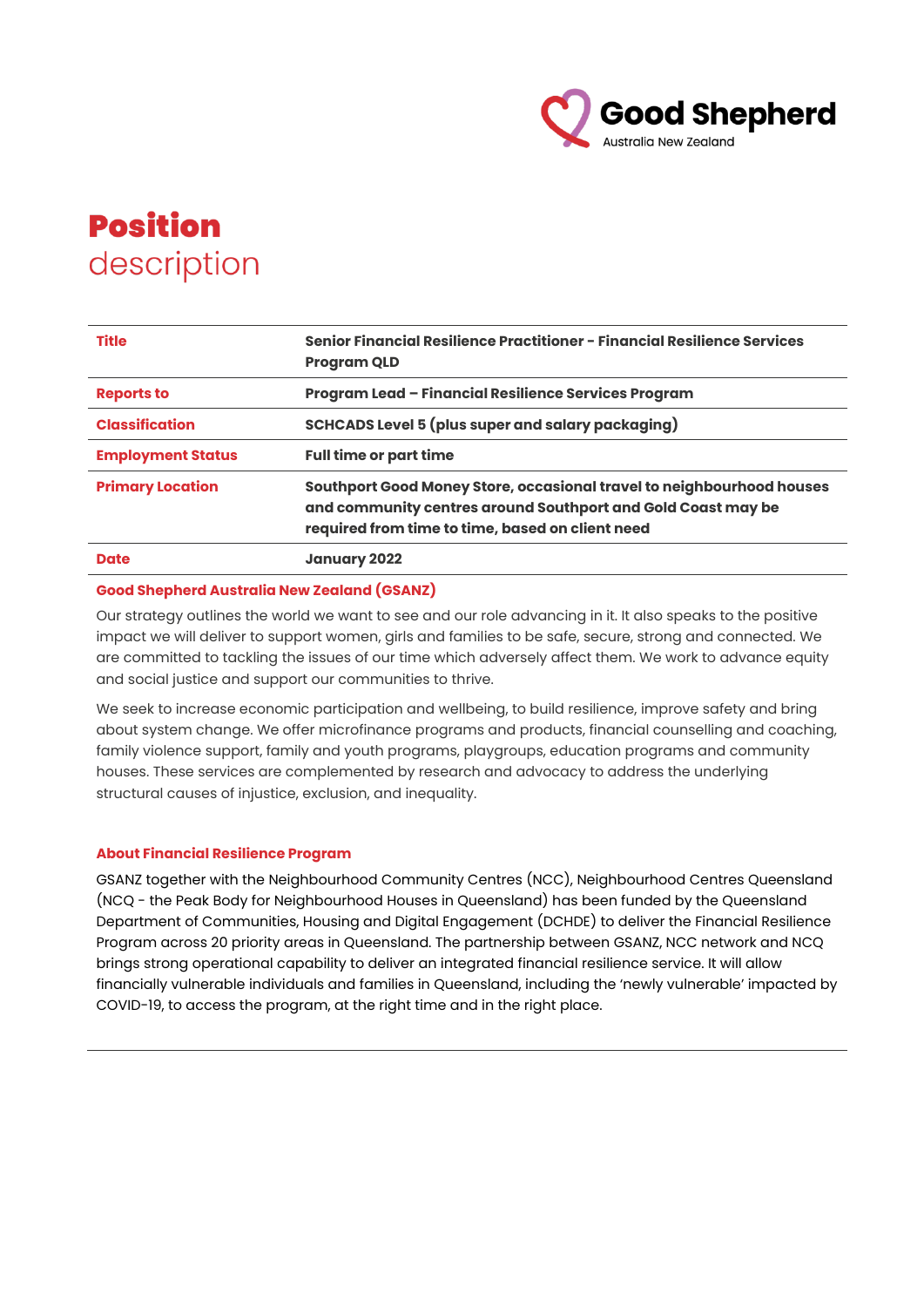#### **Role Purpose**

Good Shepherd employees are committed to inclusive practice that responds to the specific needs, context and circumstances of service participants. We embrace the diversity and intersectionality of individuals and recognise a person's right to a unique identity comprising culture, language, ability, community, gender, sex, sexual orientation and lived experience.

As a Good Shepherd Senior Financial Resilience Practitioner you will have three key areas of responsibility: **managing a small team** of financial resilience workers, support **and manage relationships with key stakeholders** including host organisations and referral partners; and **deliver direct client services** as a financial resilience worker. These are further described below.

As a Good Shepherd Senior Financial Resilience Practitioner you will:

- provide day to day leadership of a team of Financial Resilience Workers
- Provide supervision, set goals and manage performance
- Coach team members to meet performance requirements and targets
- Oversee team's wellbeing and recognition
- Foster a dynamic culture of collaboration, innovation and agility within the team
- Ensure the team maintains timely, accurate project documentation notes and data tracking in accordance with GSANZ standards
- Ensure the team assists people from diverse backgrounds with complex needs in a way that is respectful, appropriate and professional
- Ensure the team actively participates in professional development, contributes to and is open to ideas for improvement
- Establish and manage productive relationships with the host organisations and related stakeholders
- Work closely with partners to build financial resilience capacity in the community sector

As well as this leadership role you will also support clients by:

- adopting the 'financial conversation' approach to identify client needs and understand causal factors behind the financial stress as well as providing access to no-interest/lowinterest loans
- providing one-on-one support to address individual financial situations and increase financial literacy
- adopting a trauma informed and strengths-based approach to provide support to clients experiencing financial vulnerability, hardship or financial crisis
- providing access to resources for financial and material assistance to alleviate financial stress and hardship
- referring to specialist services to address issues linked with financial hardship and other social vulnerabilities like mental health, homelessness and domestic & family violence
- delivering services by phone, virtual, online, mobile, and face-to-face
- advocating with credit and utility providers and low-level creditors
- providing training to enhance client's financial literacy

Please note this role is not required to provide financial counselling, financial advice, or deal with complex financial or legal matters and will facilitate access to financial counsellors, legal and other services.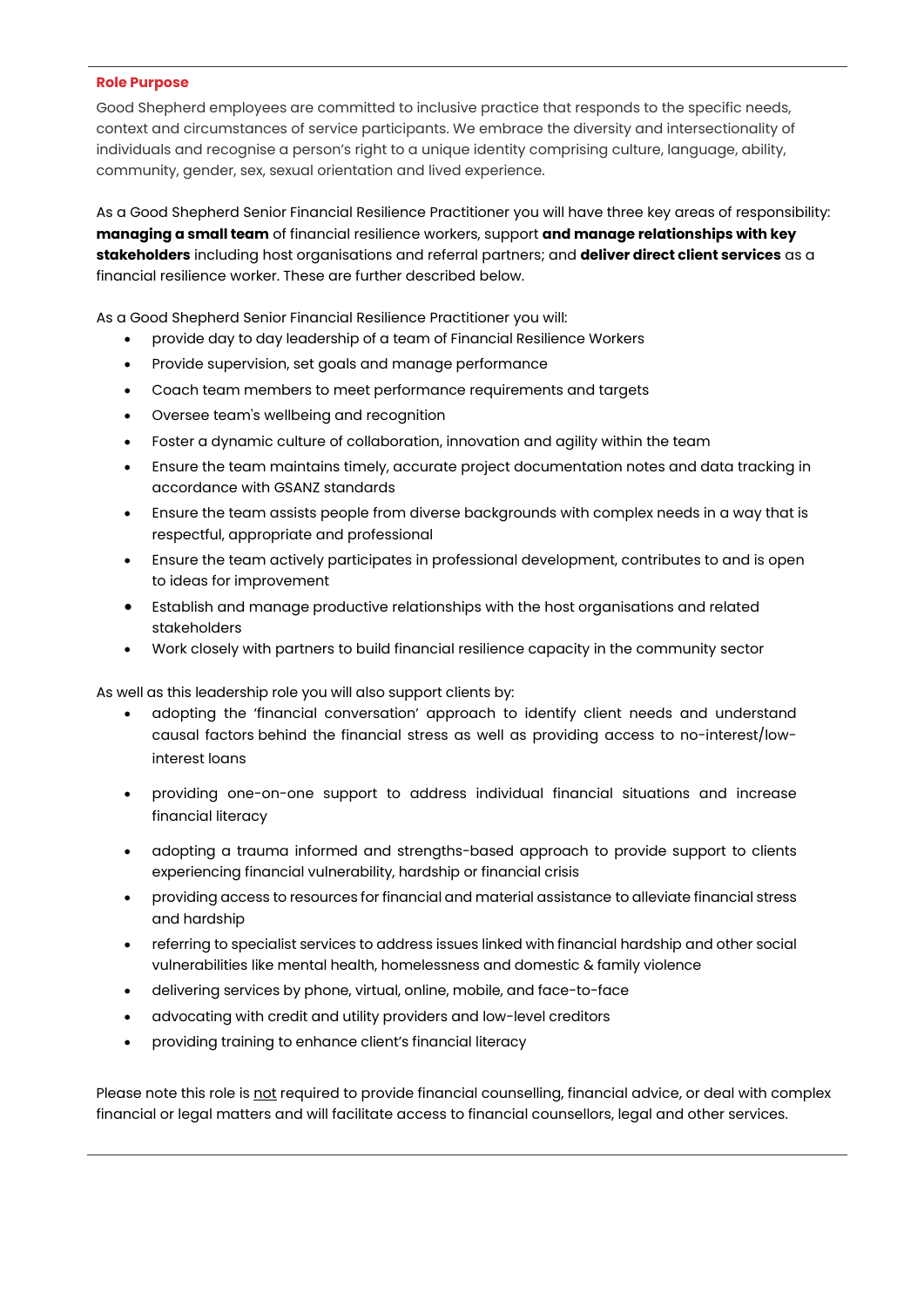#### **Key Responsibilities**

- Manage the recruitment and on-boarding of new Financial Resilience Workers
- People leadership of a team of Financial Resilience Workers within a specific location or region
- Ensure the team is contributing to the program's milestones
- In consultation with the Program Manager and other relevant stakeholders, design, develop, plan, and prioritise project actions; including developing clear project plans that articulate a role for each member of the team
- Assess a person's presenting financial, personal and any other relevant circumstances; provide information and options, agree and obtain client consent for referrals
- Provide the service response based on the needs of the client, extending from early intervention to crisis support and from financial conversations to financial counselling including assistance to access the No-Interest Loans Scheme (NILS).
- Help clients to build skills to avoid or resolve financial difficulties and strengthen their capacity to manage their money by providing information and support access to grants, benefits, utilities relief, rent support relief and other measures to resolve and alleviate financial stress
- Where required undertake referrals and connect the client to internal or external services that are right for them and based on their needs.
- Promote financial resilience and ensure clients have access to financial literacy through a range of educational, developmental, and support services
- Provide financial capability development programs through one on one budgeting support and through facilitation of group training
- Collect and enter client information into the relevant systems and share information as appropriate. Record and maintain detailed and accurate records and data to support monitoring, reporting, and evaluation
- Adopt a 'triage' process when demand exceeds capacity
- Develop and maintain relationships with community groups and other services to enable early intervention and appropriate referral pathways
- Consult, refer and collaborate with other team members, including financial counselling and financial wellbeing peers, other GSANZ services and the broader service sector to support client goals
- Consult, learn and implement new ways of working and quickly adopt new systems and processes to improve client outcomes
- Keep up to date with relevant legislation, policies and practices
- Provide support to the Program Manager and contribute to the development of team plans and outcomes
- Comply with GSANZ policy, procedures and practice and participate in GSANZ organisational activities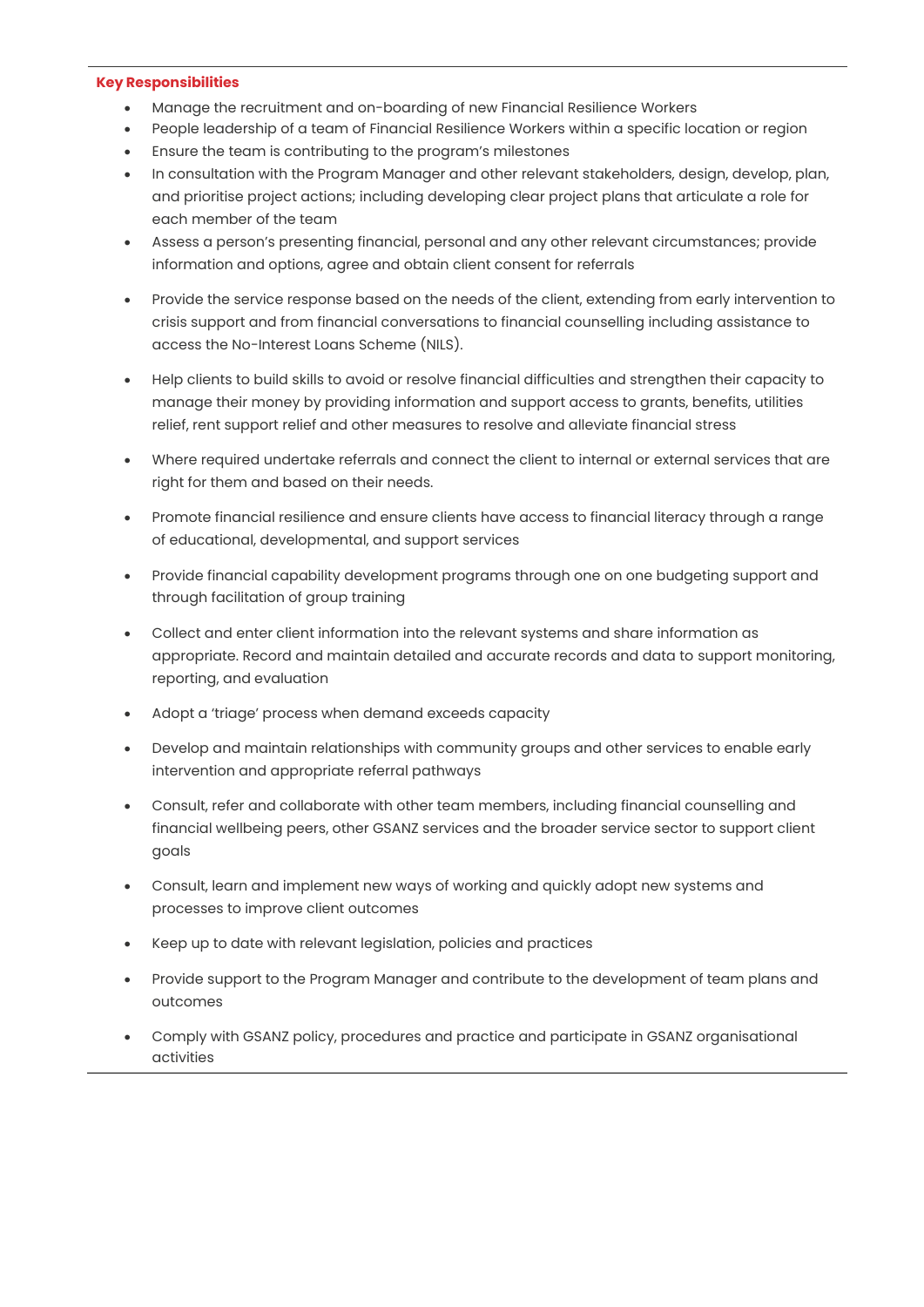#### **Responsibilities of Good Shepherd Employees**

## **Strategy**

- Deliver service aligned with team operational plan and Good Shepherd's strategic plan
- Contribute to development of team plan
- Demonstrate understanding of social justice and community capability building concepts

## **People**

- Demonstrate commitment to own learning and development
- Contribute to development of a high-performance team through demonstration of capabilities outlined in Good Shepherd's leadership capability framework
- Participate actively in regular formal supervision
- Share knowledge and practice insights with colleagues
- Take responsibility for own wellbeing

## **Clients**

- Deliver best practice service to clients in line with agreed goals/contribution
- Seek feedback from client/stakeholders/peers in order to reflect and improve on service support for own practice
- Maintain a client-centred approach to service delivery at all times

## **Service Delivery and Operations**

- Deliver all services in line with service standards and program procedures
- Maintain accurate data, information and reporting at all times
- Maintain agreed service level agreements
- Provide timely reporting in line with department requirements
- Other duties as reasonably required

## **Stakeholders**

- Liaise effectively with referral network
- Work collaboratively with other service providers to deliver valued outcomes for clients
- Develop constructive, collaborative relationships with other Good Shepherd team members and departments

## **Compliance**

- Demonstrate behaviour consistent with Good Shepherd mission, values, behaviours and policies at all times
- Maintain agreed quality standards
- Maintain OH&S standards at all times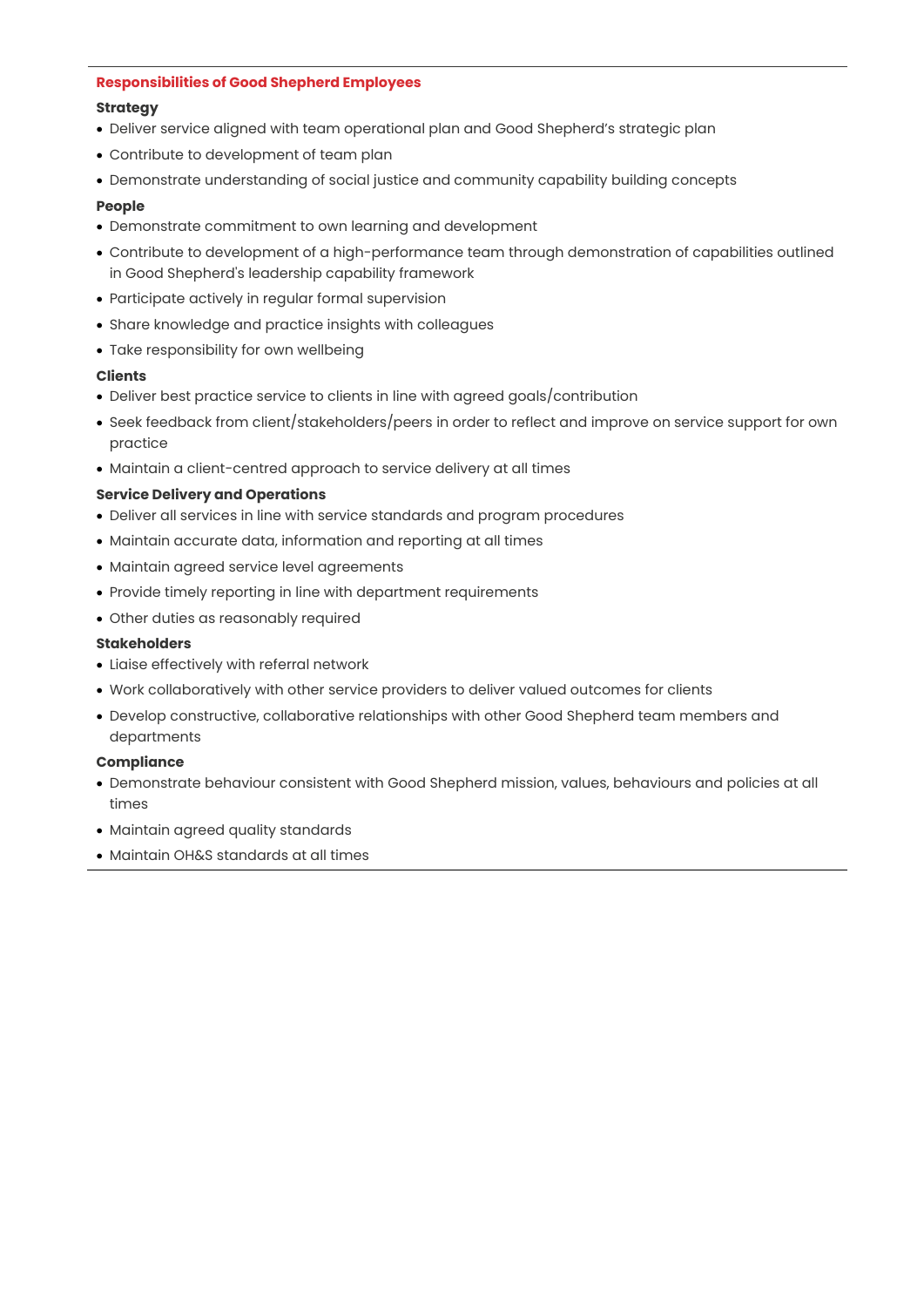## **Qualifications, Experience and Mandatory Requirements**

- ⚫ Completion of a minimum Diploma level in Community Services equivalent demonstrated experience
- ⚫ The following financial literacy education units must be completed (prior to starting the role or within 6 months of starting the role) to undertake the role: CHCFLE301A – work with clients needing a financial literacy education; CHCFLE302A – educate clients in fundamental financial literacy skills, and CHCFLE303A – educate clients to understand debt and consumer credit.
- ⚫ A satisfactory Police Check
- ⚫ A current Working with Children's Check (WWCC)
- ⚫ A current Driver's License
- ⚫ You may be required to provide evidence of Covid-19 vaccination, or medical exemption

# **Competencies**

- ⚫ Calm in a busy environment, thinks clearly can respectfully manage complex conversation
- ⚫ Can assess a client's situation and determine how to best support client immediate needs is able to explore options and consequences and advocate/ negotiate on the client's behalf
- ⚫ Can analyse and think deeply to assess risk and takes appropriate steps to mitigate and manage risk
- ⚫ Inclusive, trauma informed, empathic, sound and supportive conversations that place the client's identity, needs and context at the centre, and, where appropriate, link the client with other services and agencies
- ⚫ Capacity to self-reflect and understand impact of own behaviour and words on others
- Takes care to document decision making in thorough case notes
- ⚫ A willingness to adapt to changes in the workplace and within the Financial Counselling field to ensure improve outcomes for clients
- Computer Literacy skills

# **Key Selection Criteria**

- ⚫ People leadership experience through leading teams in a collaborative, consultative and inspirational leadership style
- ⚫ Demonstrated stakeholder management experience across concurrent work-streams or projects
- ⚫ Demonstrated experience engaging with key stakeholders to achieve positive outcomes in the delivery of services within the social justice and financial inclusion space
- ⚫ Proven experience in working effectively with community groups
- ⚫ Demonstrated experience working on a 1:1 or group basis with clients to build financial capability skills, knowledge and self-efficacy with the objective of developing behaviours consistent with improved financial wellbeing
- Completion of: CHCFLE301A – work with clients needing a financial literacy education; CHCFLE302A – educate clients in fundamental financial literacy skills, and CHCFLE303A – educate clients to understand debt and consumer credit.
- ⚫ Demonstrated understanding of social justice and financial capability building concepts
- ⚫ Experience working with clients on Centrelink payments
- ⚫ High quality group facilitation skills
- ⚫ Demonstrated team work capability
- ⚫ Excellent interpersonal, written and verbal communication, negotiation and advocacy skills
- ⚫ Demonstrated capacity to maintain timely and accurate records

Commitment to personal and professional development

# **Values & Behaviours**

We are all co-responsible for the delivery of the Good Shepherd Mission and living our values by modelling these behaviours in all that we do.

Value of each person | Reconciliation | Justice | Zeal | Audacity